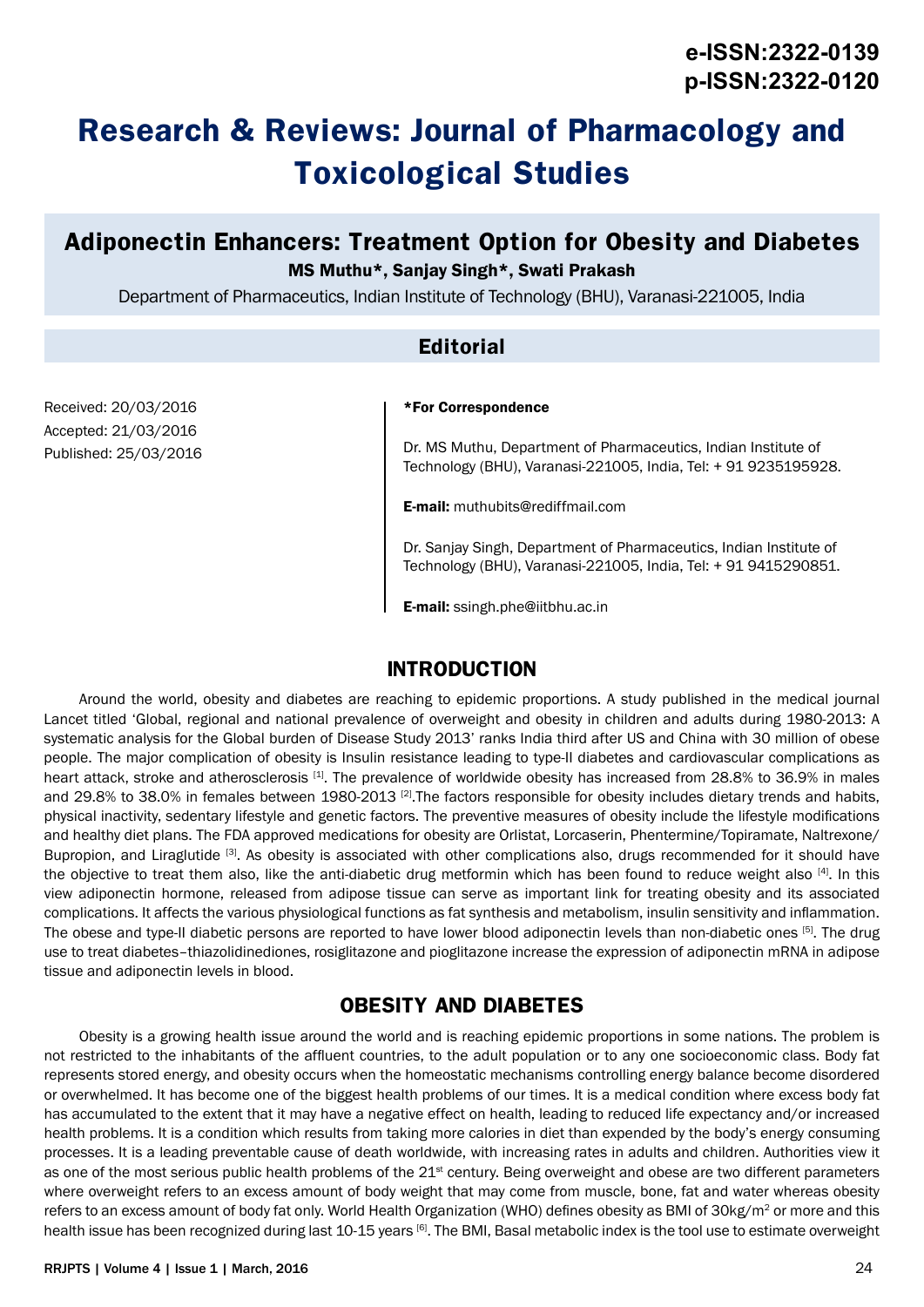# **e-ISSN:2322-0139 p-ISSN:2322-0120**

and obesity. The health risk of obesity includes Type-II diabetes mellitus (T2DM), heart disease, hypertension, osteoarthritis, nonalcoholic fatty liver disease, cancers (colon, breast, endometrial) and polycystic ovarian disease (PCOD) [7].

Diabetes is a group of disorders characterized by high blood glucose due to defect in insulin production or signaling. The two forms of diabetes are Type-I and Type-II where the T2DM is more prevalent and is seen in 90% cases of diabetes and it is also reported that 90% of T2DM patients are obese. The risk factors for diabetes include obesity, high cholesterol, certain medications, age, stress and family history. The diabetic complications are retinopathy, nephropathy and neuropathy. Almost 80% of individuals having type-II diabetes are obese. It occurs because in obesity, the factors responsible for insulin resistance are increased. The factors include the amount of non-esterified fatty acids, glycerol, hormones, glycerol, cytokines, pro-inflammatory markers and many other substances <sup>[8]</sup>. The relationship between obesity and diabetes is highly interdependent and due to which the term diabetisity has been coined [9].

The adipocytes present in adipose tissue have the responsibility of storing triacylglycerol (TAG) synthesized in the liver. They are insulin sensitive cells which causes them to secrete leptin hormone which helps in the deposition of TAG by multiple mechanisms [10]. In case of obesity, the adipocytes get filled with TAG and become saturated and their sensitivity for insulin decreases. They are not able to further meet the demand of increasing more TAG coming from liver. The synthesis of new adipocytes gets down regulated in adipose tissue but up regulated in other tissues, including skeletal muscles and liver. The TAGs get deposited in these abnormal regions and affecting insulin signaling in skeletal muscles and leading to T2DM (Figure 1).



Figure 1. Obesity and T2DM caused owing to increased fatty acid levels.

## **ADIPONECTIN**

Adipose tissue is a loose connective tissue having large number of adipocytes specialized for the storage of excess triglycerides [11]. But apart from the storage of triglycerides adipocytes also act as an endocrine organ releasing adipocytokines into the circulation. They include leptin, TNF- $\alpha$ , plasminogen activator inhibitor type-1, adipsin, resistin and adiponectin  $[12]$ . Adiponectin is a peptide hormone (224 amino acids) that modulates many metabolic processes. It sensitizes other organs to the effect of insulin, protects against atherosclerosis, inhibits inflammatory response, and powerfully affects the metabolism of fatty acids and carbohydrates in liver and muscle [13], blocks fatty acid synthesis in adipocytes and hepatocytes and gluconeogenesis in hepatocytes. This adipokine is found to be important in the field of metabolomics because of its role in the diseases occurring due to the metabolic complications [14]. The understanding of adiponectin and its downstream targets can be helpful in the development of therapies aiming to control obesity, T2DM and cardiovascular disorders [15].

The research suggests that the risk of T2DM and cardiovascular disorders decreases with increasing plasma adiponectin levels [16]. This can be done either by directly administering adiponectin by injection or by using treatment that increases its plasma levels in circulation and therefore be used to combat the above mentioned diseases. Avocados, olive oil, pumpkins increase adiponectin levels naturally, whereas statins and glucagon like peptide–1 (GLP-1) agonists are drugs responsible for increasing it. Also, adiponectin concentration is found to be elevated with drugs like PPAR agonists, (i.e., thiazolidinediones and fibrates) [17].

## **CONCLUSION**

Obesity is a major concern in the present world because it is life threatening. And in obese people, the incidence of diabetes and cardiovascular complications are the common issues. The medicines administered to either diabetic patient with obesity or vice versa should have the potential to treat both the complications. In this concern, the agents increasing the levels of adiponectin can prove to be a useful therapy as it possesses various physiological properties of anti-diabetic, anti-inflammatory and antiatherosclerotic effects. As, lower levels of adiponectin have been reported in subjects with obesity, diabetes and cardiovascular disorders, so adiponectin enhancers can prove to be useful in treating the obesity associated disorders. This will lead to improved health and better patient compliance. As obesity is increasing at an alarming rate around the globe, with effects on other body organs too so the population should be made aware with awareness programs where the children should be more focused.